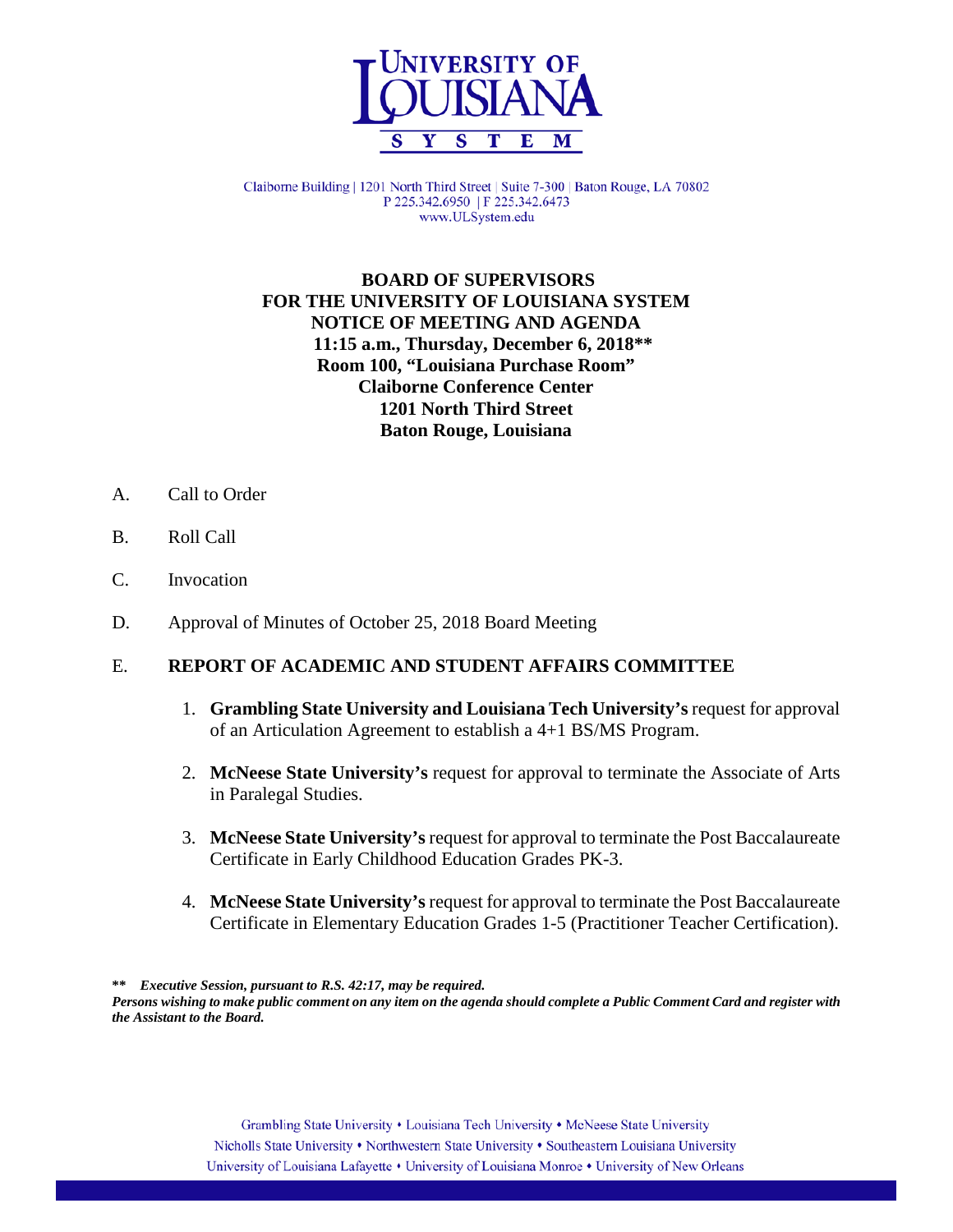Board of Supervisors for the University of Louisiana System Agenda December 6, 2018 Page 2

- 5. **Nicholls State University's** request for approval of the University's Revised Strategic Plan.
- 6. **Southeastern Louisiana University's** request for approval of a Letter of Intent to develop a New Academic Program leading to a Master of Science in Population Health Management.
- 7. **University of Louisiana at Lafayette's** request for conditional (one-year) approval of a New Academic/Research Unit: Kathleen Babineaux Blanco Public Policy Center.
- 8. **University of Louisiana at Monroe's** request for approval of a Memorandum of Understanding with Acharya Institutes, India.
- 9. **University of Louisiana at Monroe's** request for review and approval of the University's Mission Statement.
- 10. Other Business

## F. **REPORT OF ATHLETIC COMMITTEE**

- 1. **Louisiana Tech University's** request for approval of a contract with Mr. Mark Montgomery, Head Softball Coach, effective July 1, 2018.
- 2. **Louisiana Tech University's** request for approval of a contract with Ms. Brooke Stoehr, Head Women's Basketball Coach, effective March 16, 2018.
- 3. **McNeese State University's** request for approval of a contract with Ms. Giorgia Pozzan, Head Women's Tennis Coach, effective August 1, 2018.
- 4. Other Business

## G. **REPORT OF FACILITIES PLANNING COMMITTEE**

- 1. **Louisiana Tech University's** request for approval to execute a Lease with Kansas City Southern Railway Company to allow the University to access and install limited improvements on a portion of the railroad's right-of-way that runs through campus.
- 2. **McNeese State University's** request for approval to name rooms in the Health and Human Performance Educational Complex.
- 3. **Nicholls State University's** request for approval to permit construction of a building by the Diocese of Houma-Thibodaux on property leased from the University.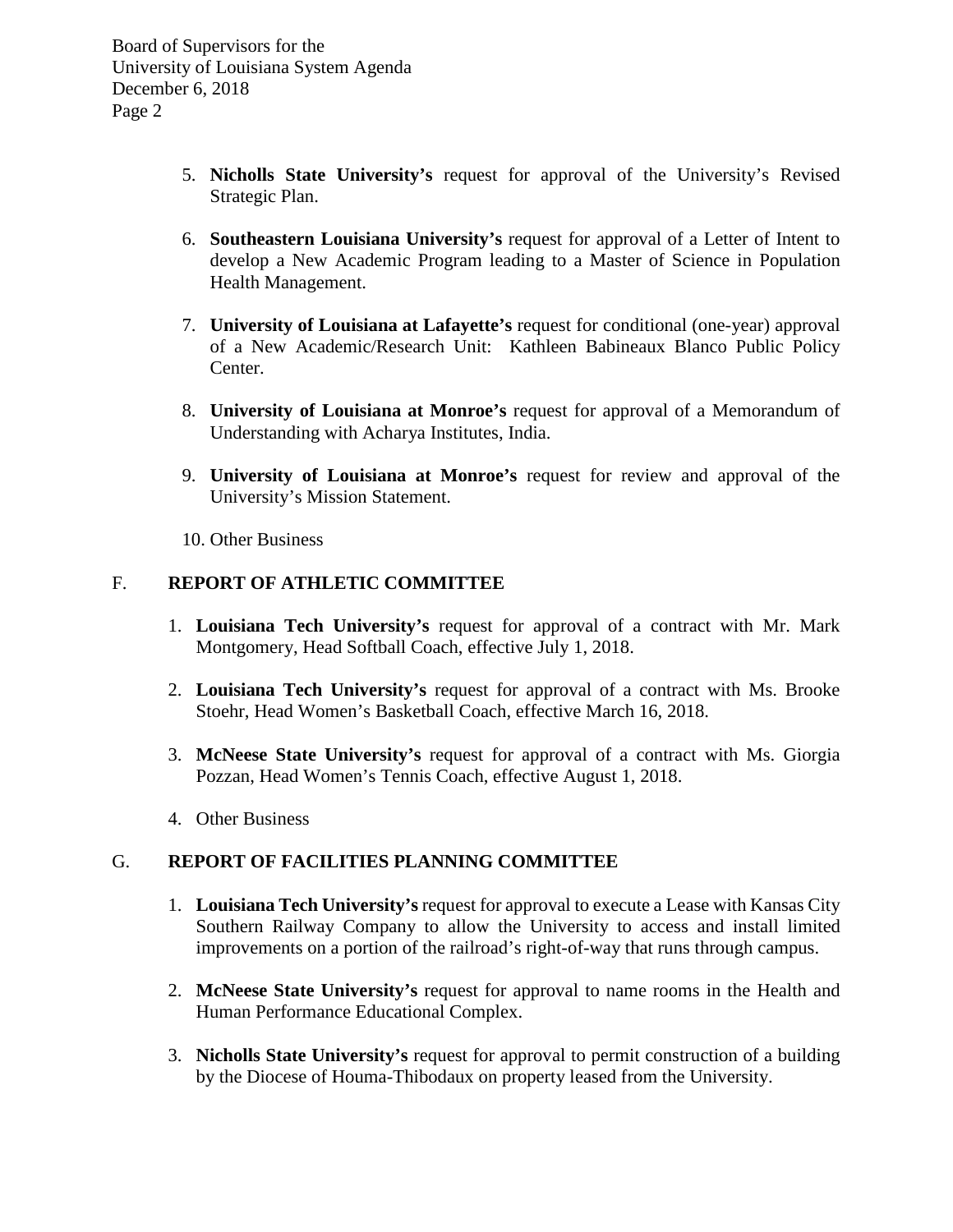Board of Supervisors for the University of Louisiana System Agenda December 6, 2018 Page 3

- 4. **Southeastern Louisiana University's** request for approval to enter into a Cooperative Endeavor Agreement with the Regina Coeli Child Development Center.
- 5. Other Business

## H. **REPORT OF FINANCE COMMITTEE**

- 1. **University of Louisiana at Lafayette's** request for approval to establish the following Endowed Superior Graduate Student Scholarships:
	- a. Ellen Coussan Coffin/BORSF Endowed Superior Graduate Student Scholarship in Biology I
	- b. Ellen Coussan Coffin/BORSF Endowed Superior Graduate Student Scholarship in Biology II
	- c. Ellen Coussan Coffin/BORSF Endowed Superior Graduate Student Scholarship in Biology III
	- d. Ellen Coussan Coffin/BORSF Endowed Superior Graduate Student Scholarship in Biology IV
	- e. Ellen Coussan Coffin/BORSF Endowed Superior Graduate Student Scholarship in Biology V
	- f. Construction Specifications Institute (CSI) Acadiana Chapter/BORSF Endowed Superior Graduate Student Scholarship in Architecture.
- 2. **University of Louisiana at Monroe's** request for approval of a tuition rate for students recruited under the University's marketing agreement with Academic Partnerships into online programs leading to Master of Science in Nursing with concentrations in Adult Gerontology Primary Care Nurse Practitioner and Family Nurse Practitioner.
- 3. **University of Louisiana System's** discussion of Fiscal Year 2018-19 first quarter financial reports and ongoing assurances.
- 4. **University of Louisiana System's** report on internal and external audit activity for the period of October 22 to November 28, 2018.
- 5. Other Business

#### I. **REPORT OF PERSONNEL COMMITTEE**

- 1. **University of New Orleans'** request for approval to appoint Dr. Taskin Kocak as Dean of Engineering effective January 14, 2019.
- 2. **University of New Orleans'** request for approval to appoint Mr. Vince Granito as Interim Director of Athletics effective November 3, 2018.
- 3. Other Business